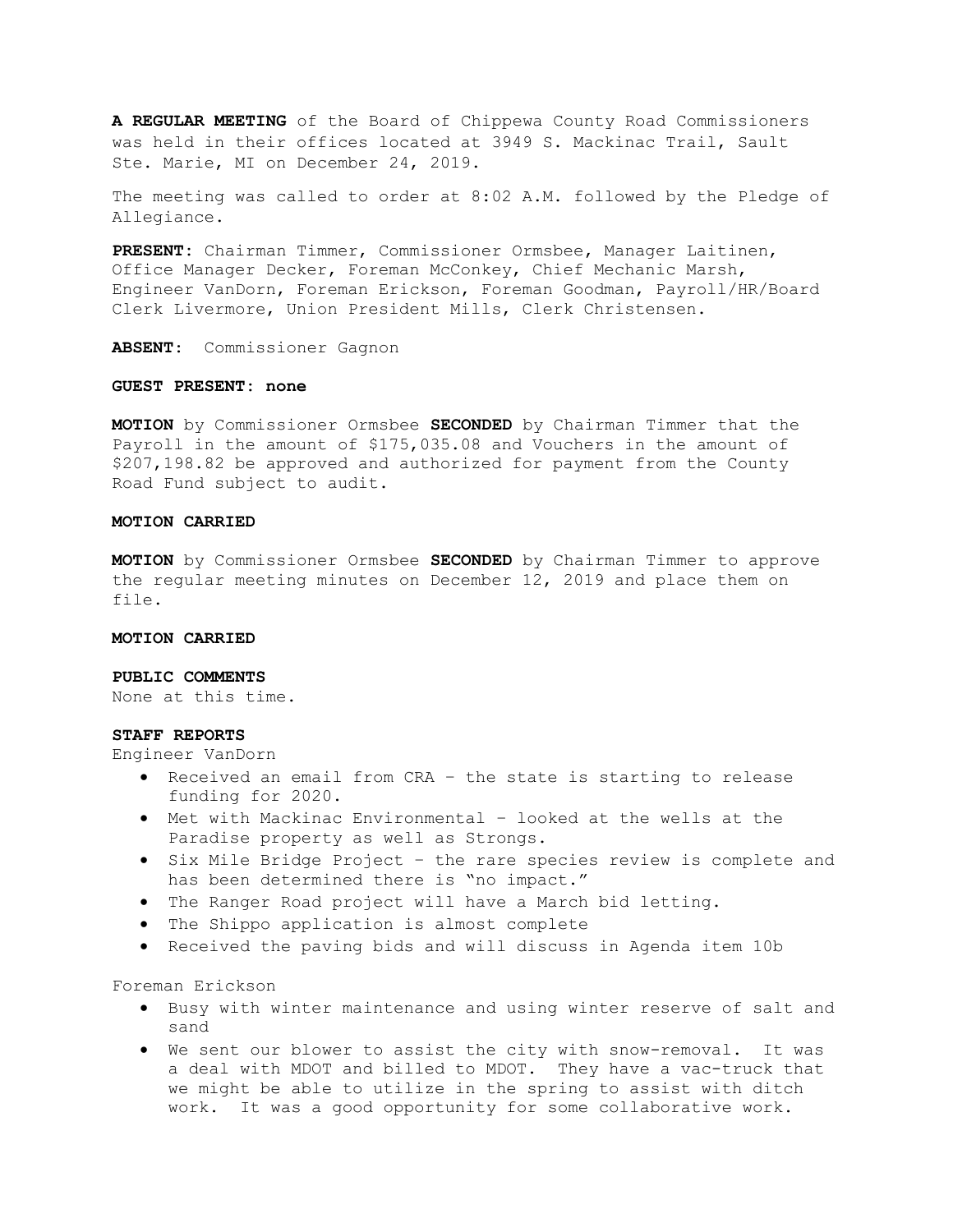Foreman Goodman

 It's been nice to have a small break in weather to catch up and clean up banks and do some truck maintenance.

Foreman McConkey

Winter work.

Office Manager Decker

Working on year end and budget.

Clerk Christensen

Nothing at this time.

Union President Mills

Nothing at this time.

Payroll/H.R./Board Clerk Livermore

Nothing at this time.

Chief Mechanic Marsh

- Nice to have a break to catch up on vehicles and heavy equipment.
- On Tuesday (December 17) met with the insurance adjuster to evaluate Truck 627. We should have a determination in a week or so.

### MANAGER'S REPORT

- Last week, attended the Rotary Luncheon. Gave a presentation on projects (past and future) as well as discussed some of the state political issues. Good group.
- Attended Straits Area Council for managers. Developed recommendations for committee appointments for the up-coming year.
- Worked w/paving bids
- Worked on specifications for truck and equipment bid specifications and the budget for the new year.
- A local historian has asked about our intentions with the old Charlotte Bridge, originally constructed in 1914. Discussion ensued.

# NEW BUSINESS

A. Request for Lane Plowing Agreement from Northwoods Christian Camp. Cost calculation to plow one mile into and out of the camp for wage and truck expense was \$175.90 per hour and did not include any salt or sand for area. Discussion ensued. No agreement was signed.